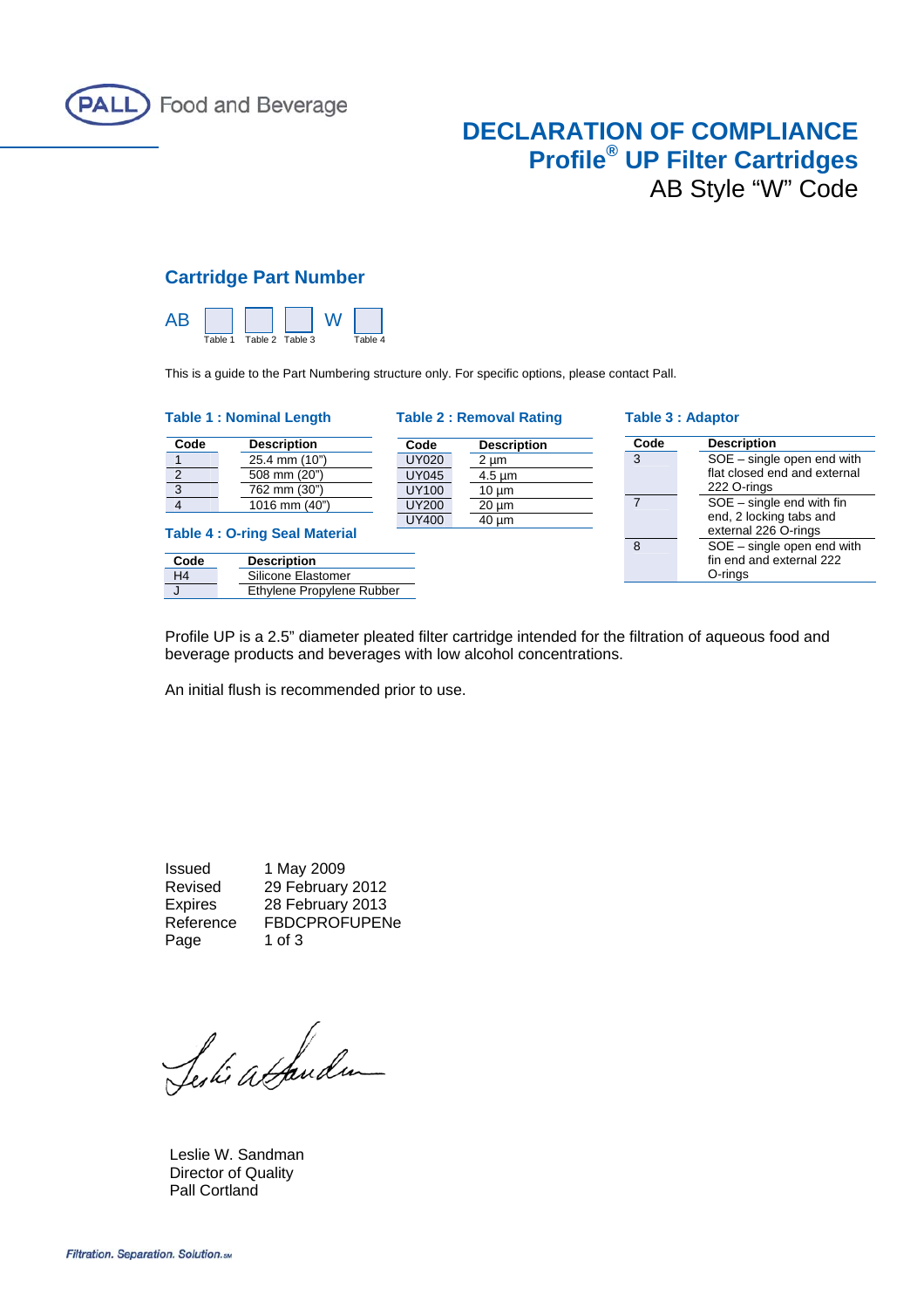### **Profile UP Filter Cartridges (AB Style "W" Code)**

#### **Components**

| Filter Media                    | Pall proprietary melt blown media                        |
|---------------------------------|----------------------------------------------------------|
| Support / Drainage              | Extruded polypropylene netting                           |
| Helical Wrap                    | Polypropylene non-woven fabric                           |
| Cage, Core, End Cap and Fin End | Polypropylene                                            |
| Adaptor                         | Polypropylene with a stainless steel reinforcing ring    |
| O-ring Seal                     | Ethylene Propylene Rubber (J) or Silicone Elastomer (H4) |

#### **Declaration**

Profile UP AB style "W" Code filter cartridges comprise of materials that meet regulatory and legislative requirements and guidelines for food contact in that:

#### • **Europe**

The "W" Code AB style Profile UP filter cartridges meet the requirements for food contact as detailed in European Regulation (EC) Number 1935/2004 in that:

The materials used to produce "W" Code AB style Profile UP products meet the requirements scoped in Commission Regulation (EU) Number 10/2011, and its amendments, on plastic materials and articles intended to come into contact with foodstuffs (excluding seals).

Migration testing of the filters and components of the Profile UP filters has been performed in simulants A (distilled water), B (3% acetic acid) and C (10% ethanol) at 50 °C (122 °F) after flushing and in flow conditions.

Note:

This product contains materials that are subject to Specific Migration Limit (SML) requirements.

This product contains calcium stearate, which is approved as a direct food additive.

#### • **USA**

The materials of construction meet the FDA requirements for food contact use as detailed in Code of Federal Regulations, 21 CFR paragraphs 170-199:

Polypropylene to 21 CFR section 177.1520 (Olefin polymers) and section 178.2010 (antioxidants and/or stabilizers for polymers)

 Ethylene Propylene Rubber and Silicone Elastomeric seal materials to 21 CFR section 177.2600 (Rubber articles intended for repeated use) and conform with 3-A® sanitary standard 18-03 Class I for use with milk/butter oil products.

#### **Process Quality System**

Site of Manufacture:

Pall Cortland, USA on behalf of Pall International Sàrl.

The Quality Management System at Pall Cortland is certified to ISO 9001:2008.

These products / product packaging carry a lot number / date code to facilitate traceability to suppliers' materials and Pall production records.

#### **Supplied in Europe by**

Pall International Sàrl Av. de Tivoli 3 Fribourg **Switzerland** CH-1700